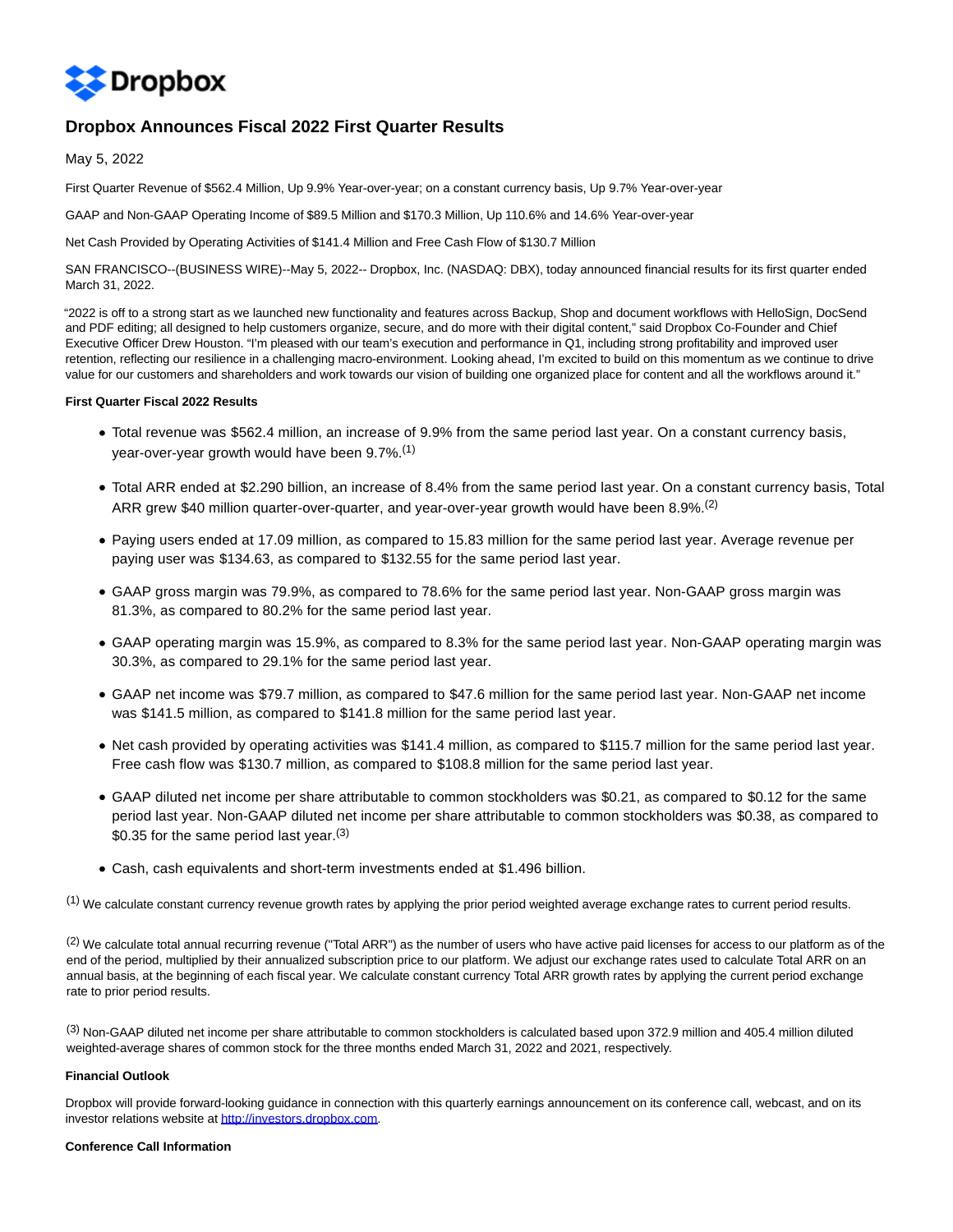Dropbox plans to host a conference call today to review its first quarter financial results and to discuss its financial outlook. This call is scheduled to begin at 2:00 p.m. PT / 5:00 p.m. ET and can be accessed by dialing (877) 300-7844 from the United States or (786) 815-8440 internationally with reference to the company name and conference title, and a live webcast and replay of the conference call can be accessed from the Dropbox investor relations website a[t http://investors.dropbox.com.](https://cts.businesswire.com/ct/CT?id=smartlink&url=http%3A%2F%2Finvestors.dropbox.com&esheet=52709389&newsitemid=20220505005670&lan=en-US&anchor=http%3A%2F%2Finvestors.dropbox.com&index=2&md5=de02a39f0ace9e2fd0d7053475b3cb24) Following the completion of the call, a telephonic replay will be available through 5:00 p.m. PT / 8:00 p.m. ET on May 12, 2022 at (855) 859-2056 from the United States or (404) 537-3406 internationally with recording access code 5338719

#### **Other Upcoming Events**

Timothy Young, President, will be presenting at the Jefferies Software Conference on Thursday, June 2

During these events, a live webcast will be accessible from the Dropbox investor relations website at [http://investors.dropbox.com.](https://cts.businesswire.com/ct/CT?id=smartlink&url=http%3A%2F%2Finvestors.dropbox.com&esheet=52709389&newsitemid=20220505005670&lan=en-US&anchor=http%3A%2F%2Finvestors.dropbox.com&index=3&md5=65aa6990c3e62a4199b803d336c60eaa) Following the event, a replay will be made available at the same location.

#### **About Dropbox**

Dropbox is the one place to keep life organized and keep work moving. With more than 700 million registered users across 180 countries, we're on a mission to design a more enlightened way of working. Dropbox is headquartered in San Francisco, CA, and has offices around the world. For more information on our mission and products, visi[t http://dropbox.com.](https://cts.businesswire.com/ct/CT?id=smartlink&url=http%3A%2F%2Fdropbox.com&esheet=52709389&newsitemid=20220505005670&lan=en-US&anchor=http%3A%2F%2Fdropbox.com&index=4&md5=7367f9d77c17cee103f9739d010da96e)

#### **Use of Non-GAAP Financial Measures**

Reconciliations of non-GAAP financial measures to the most directly comparable financial results as determined in accordance with GAAP are included at the end of this press release following the accompanying financial data. For a description of these non-GAAP financial measures, including the reasons management uses each measure, please see the section of the tables titled "About Non-GAAP Financial Measures."

#### **Forward-Looking Statements**

This press release contains forward-looking statements within the meaning of the Private Securities Litigation Reform Act of 1995 including, among other things, our expectations regarding distributed work trends, related market opportunities and our ability to capitalize on those opportunities. Words such as "believe," "may," "will," "estimate," "continue," "anticipate," "intend," "expect," "plans," and similar expressions are intended to identify forwardlooking statements. Dropbox has based these forward-looking statements largely on its current expectations and projections about future events and financial trends that Dropbox believes may affect its business, financial condition, and results of operations. These forward-looking statements speak only as of the date of this press release and are subject to risks, uncertainties, and assumptions including, but not limited to: (i) our ability to realize anticipated benefits to our business from our shift to a Virtual First work model as well as impacts to our financial results and business operations as a result of this shift, (ii) impacts to our financial results, business operations and the business of our customers, suppliers, partners and the economy as a result of the COVID-19 pandemic, and related public health measures, as well as the potential for a more permanent global shift to remote work, (iii) our ability to retain and upgrade paying users, and increase our recurring revenue; (iv) our ability to attract new users or convert registered users to paying users; (v) our future financial performance, including trends in revenue, costs of revenue, gross profit or gross margin, operating expenses, paying users, and free cash flow; (vi) our history of net losses and our ability to achieve or maintain profitability; (vii) our liability for any unauthorized access to our data or our users' content, including through privacy and data security breaches; (viii) significant disruption of service on our platform or loss of content; (ix) any decline in demand for our platform or for content collaboration solutions in general; (x) changes in the interoperability of our platform across devices, operating systems, and third-party applications that we do not control; (xi) competition in our markets; (xii) our ability to respond to rapid technological changes, extend our platform, develop new features or products, or gain market acceptance for such new features or products, particularly in light of potential disruptions to the productivity of our employees that may result from our shift to a Virtual First work model; (xiii) our ability to manage our growth or plan for future growth; (xiv) our acquisition of other businesses and the potential of such acquisitions to require significant management attention, disrupt our business, or dilute stockholder value; (xv) our ability to attract and retain key personnel and highly qualified personnel; (xvi) our capital allocation plans with respect to our stock repurchase program and other investments; and (xvii) the dual class structure of our common stock and its effect of concentrating voting control with certain stockholders who held our capital stock prior to the completion of our initial public offering. Further information on risks that could affect Dropbox's results is included in our filings with the Securities and Exchange Commission ("SEC"), including our Form 10-K for the year ended December 31, 2021. Additional information will be made available in our quarterly report on Form 10-Q for the quarter ended March 31, 2022 and other reports that we may file with the SEC from time to time, which could cause actual results to vary from expectations. If the risks materialize or assumptions prove incorrect, actual results could differ materially from the results implied by these forward-looking statements. Dropbox assumes no obligation to, and does not currently intend to, update any such forward-looking statements after the date of this release, except as required by applicable law.

#### **Dropbox, Inc.**

#### **Condensed Consolidated Statements of Operations**

(In millions, except per share data)

(Unaudited)

**Three Months Ended March 31, 2022 2021**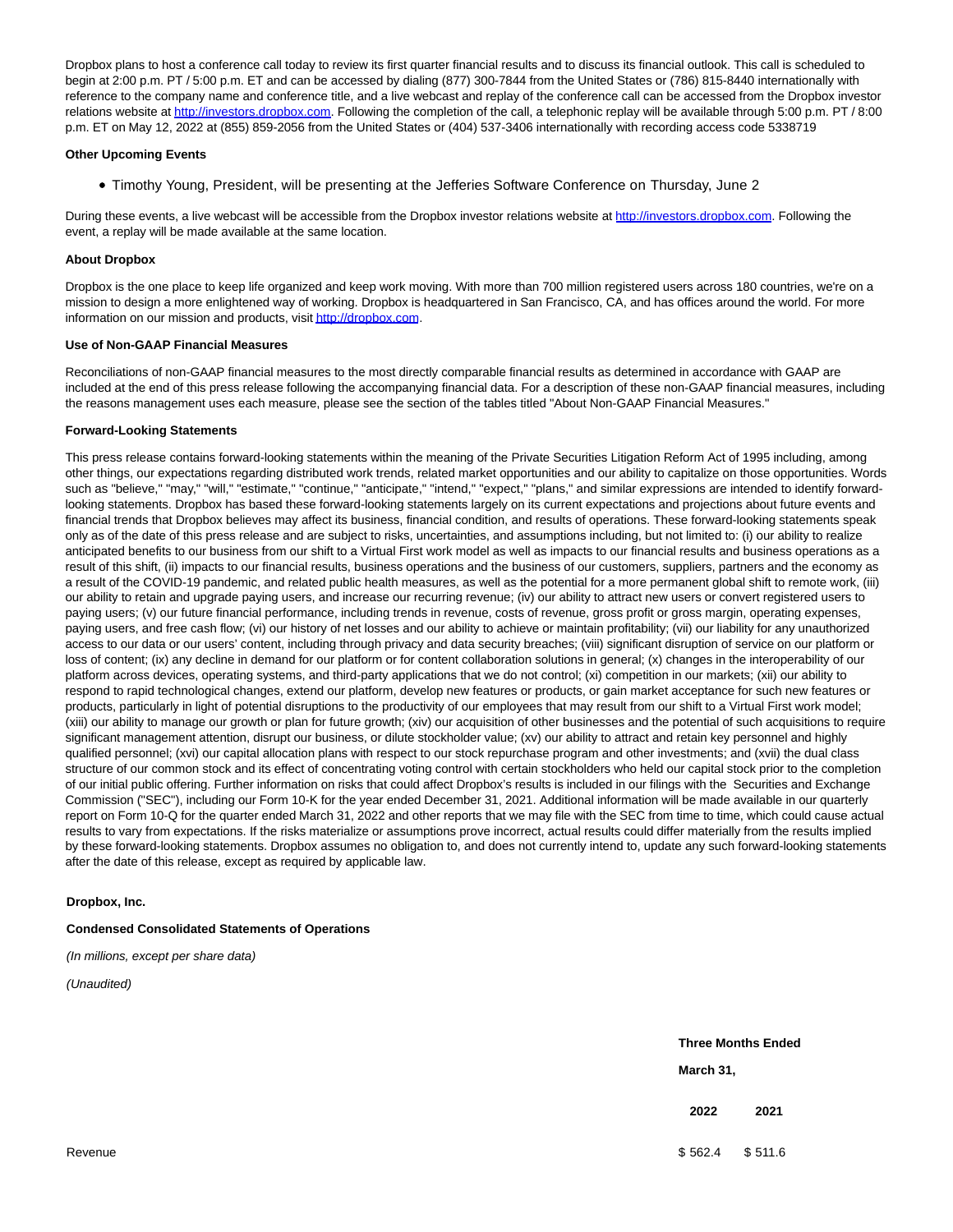| Cost of revenue <sup>(1)</sup>                                                                              | 112.9              | 109.3              |
|-------------------------------------------------------------------------------------------------------------|--------------------|--------------------|
| Gross profit                                                                                                | 449.5              | 402.3              |
| Operating expenses <sup>(1)</sup> :                                                                         |                    |                    |
| Research and development                                                                                    | 210.8              | 181.2              |
| Sales and marketing                                                                                         | 95.7               | 102.7              |
| General and administrative                                                                                  | 53.5               | 58.6               |
| Impairment related to real estate assets <sup>(2)</sup>                                                     |                    | 17.3               |
| Total operating expenses                                                                                    | 360.0              | 359.8              |
| Income from operations                                                                                      | 89.5               | 42.5               |
| Interest expense, net                                                                                       | (1.4)<br>$\lambda$ | (1.2)<br>$\lambda$ |
| Other income, net                                                                                           | 5.7                | 5.1                |
| Income before income taxes                                                                                  | 93.8               | 46.4               |
| (Provision for) benefit from income taxes                                                                   | (14.1)             | 1.2                |
| Net income                                                                                                  | \$79.7             | \$47.6             |
| Basic net income per share                                                                                  | \$0.22             | \$0.12             |
| Diluted net income per share                                                                                | \$0.21             | \$0.12             |
| Weighted-average shares used in computing net income per share attributable to common stockholders, basic   | 370.7              | 398.1              |
| Weighted-average shares used in computing net income per share attributable to common stockholders, diluted | 372.9              | 405.4              |
| (1) Includes stock-based compensation expense as follows:                                                   |                    |                    |
| <b>Three Months Ended</b>                                                                                   |                    |                    |
| March 31,                                                                                                   |                    |                    |
| 2022<br>2021                                                                                                |                    |                    |
| Cost of revenue<br>\$5.7<br>\$5.4                                                                           |                    |                    |
| Research and development<br>50.5<br>43.5                                                                    |                    |                    |

Sales and marketing  $4.5$  6.9

General and administrative 11.6 12.1

(2) Includes impairment charges related to real estate assets as a result of our decision to shift to a Virtual First work model.

**Dropbox, Inc.**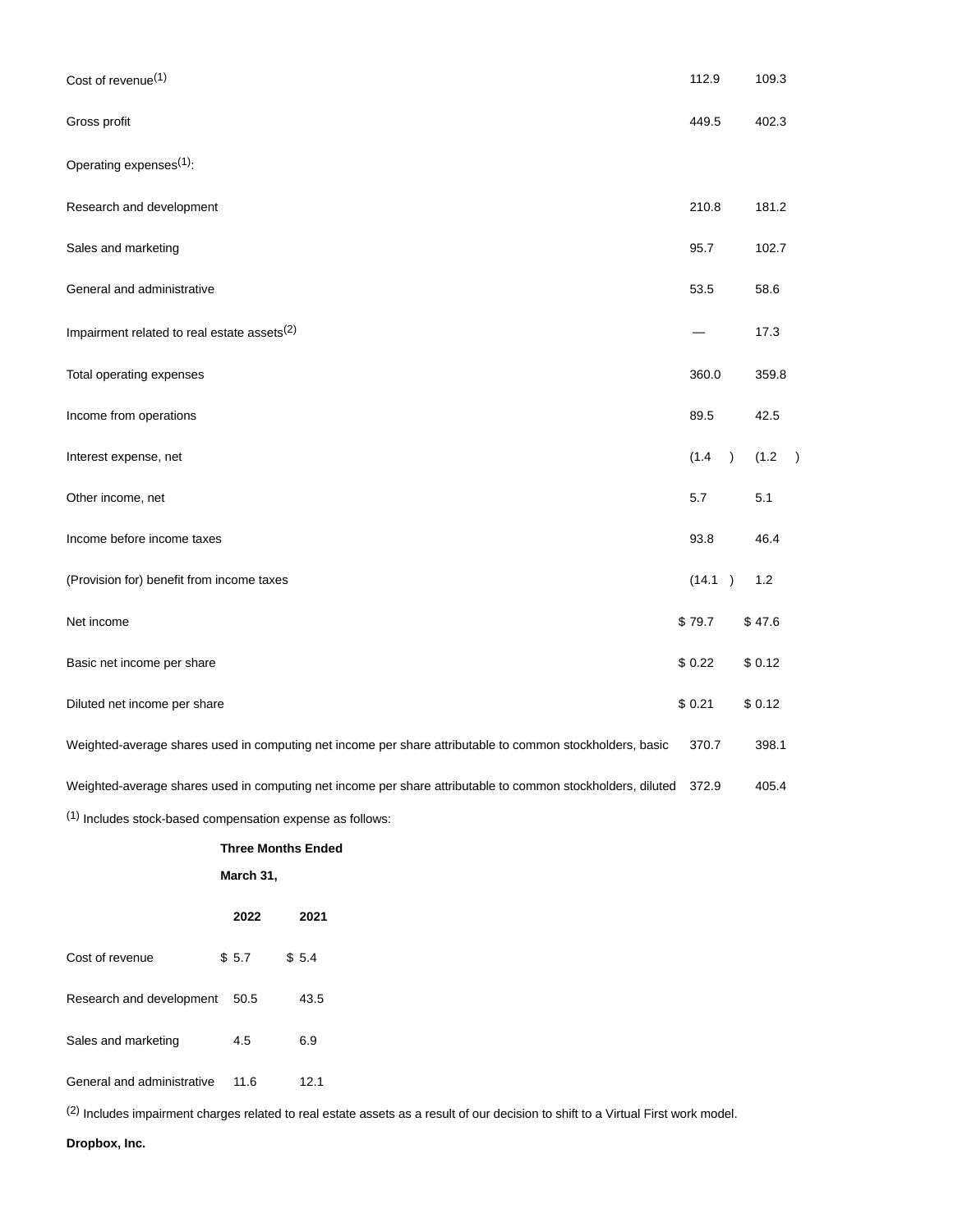#### **Condensed Consolidated Balance Sheets**

(In millions)

(Unaudited)

**As of**

**March 31, 2022 December 31, 2021**

### **Assets**

#### Current assets:

| Cash and cash equivalents                 | \$445.5   | \$<br>533.0 |
|-------------------------------------------|-----------|-------------|
| Short-term investments                    | 1,050.1   | 1,185.1     |
| Trade and other receivables, net          | 44.6      | 49.6        |
| Prepaid expenses and other current assets | 82.7      | 82.1        |
| Total current assets                      | 1,622.9   | 1,849.8     |
| Property and equipment, net               | 316.1     | 322.0       |
| Operating lease right-of-use asset        | 420.3     | 413.9       |
| Intangible assets, net                    | 50.0      | 53.6        |
| Goodwill                                  | 355.9     | 356.6       |
| Other assets                              | 86.8      | 95.4        |
| <b>Total assets</b>                       | \$2,852.0 | \$3,091.3   |
|                                           |           |             |
| Liabilities and stockholders' deficit     |           |             |
| Current liabilities:                      |           |             |
| Accounts payable                          | \$24.4    | \$25.7      |
| Accrued and other current liabilities     | 155.2     | 140.8       |
| Accrued compensation and benefits         | 44.6      | 139.1       |
| Operating lease liability                 | 82.6      | 78.3        |
| Finance lease obligation                  | 118.9     | 120.4       |
| Deferred revenue                          | 691.7     | 671.5       |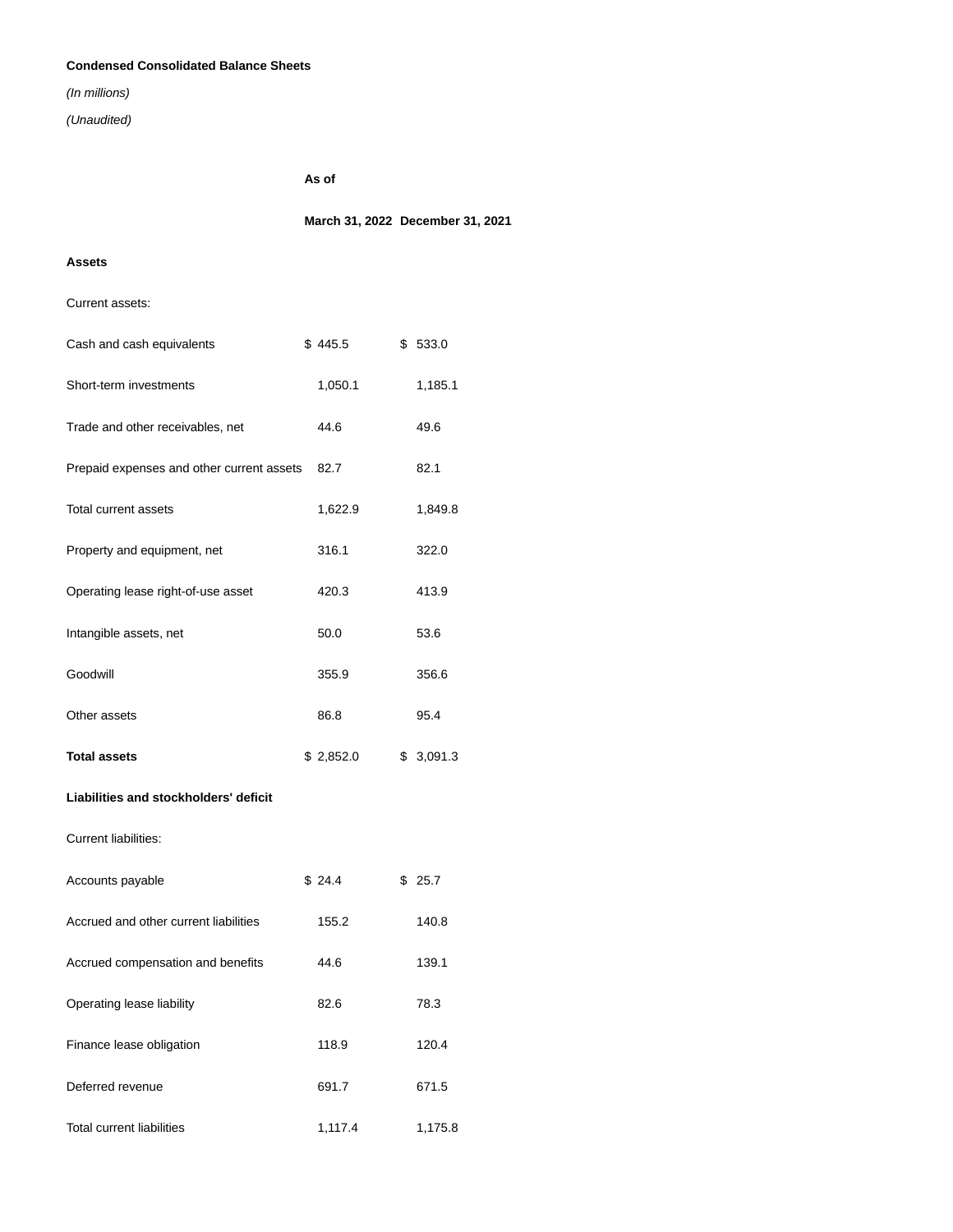| Dropbox, Inc.                                          |           |                |           |   |
|--------------------------------------------------------|-----------|----------------|-----------|---|
| Total liabilities and stockholders' deficit \$ 2,852.0 |           |                | \$3,091.3 |   |
| Total stockholders' deficit                            | (463.3)   | $\mathcal{E}$  | (293.9)   | ) |
| Accumulated other comprehensive loss                   | (28.1)    | $\mathcal{E}$  | (2.6)     | ) |
| Accumulated deficit                                    | (2,854.9) | $\overline{)}$ | (2,739.4) | ) |
| Additional paid-in-capital                             | 2,419.7   |                | 2,448.1   |   |
| Stockholders' deficit:                                 |           |                |           |   |
| <b>Total liabilities</b>                               | 3,315.3   |                | 3,385.2   |   |
| Other non-current liabilities                          | 37.8      |                | 39.4      |   |
| Convertible senior notes, net, non-current             | 1,371.2   |                | 1,370.3   |   |
| Finance lease obligation, non-current                  | 156.6     |                | 167.7     |   |
| Operating lease liability, non-current                 | 632.3     |                | 632.0     |   |

# **Condensed Consolidated Statements of Cash Flows**

- (In millions)
- (Unaudited)

|                                                                                   | <b>Three Months Ended</b> |        |  |  |
|-----------------------------------------------------------------------------------|---------------------------|--------|--|--|
|                                                                                   | March 31,                 |        |  |  |
|                                                                                   | 2022                      | 2021   |  |  |
| Cash flows from operating activities                                              |                           |        |  |  |
| Net income                                                                        | \$79.7                    | \$47.6 |  |  |
| Adjustments to reconcile net income to net cash provided by operating activities: |                           |        |  |  |
| Depreciation and amortization                                                     | 39.4                      | 34.7   |  |  |
| Stock-based compensation                                                          | 72.3                      | 67.9   |  |  |
| Impairment related to real estate assets                                          |                           | 17.3   |  |  |
| Amortization of debt issuance costs                                               | 1.0                       | 0.7    |  |  |
| Amortization of deferred commissions                                              | 9.0                       | 7.7    |  |  |
| Other                                                                             | 1.8                       | (0.9)  |  |  |

Changes in operating assets and liabilities: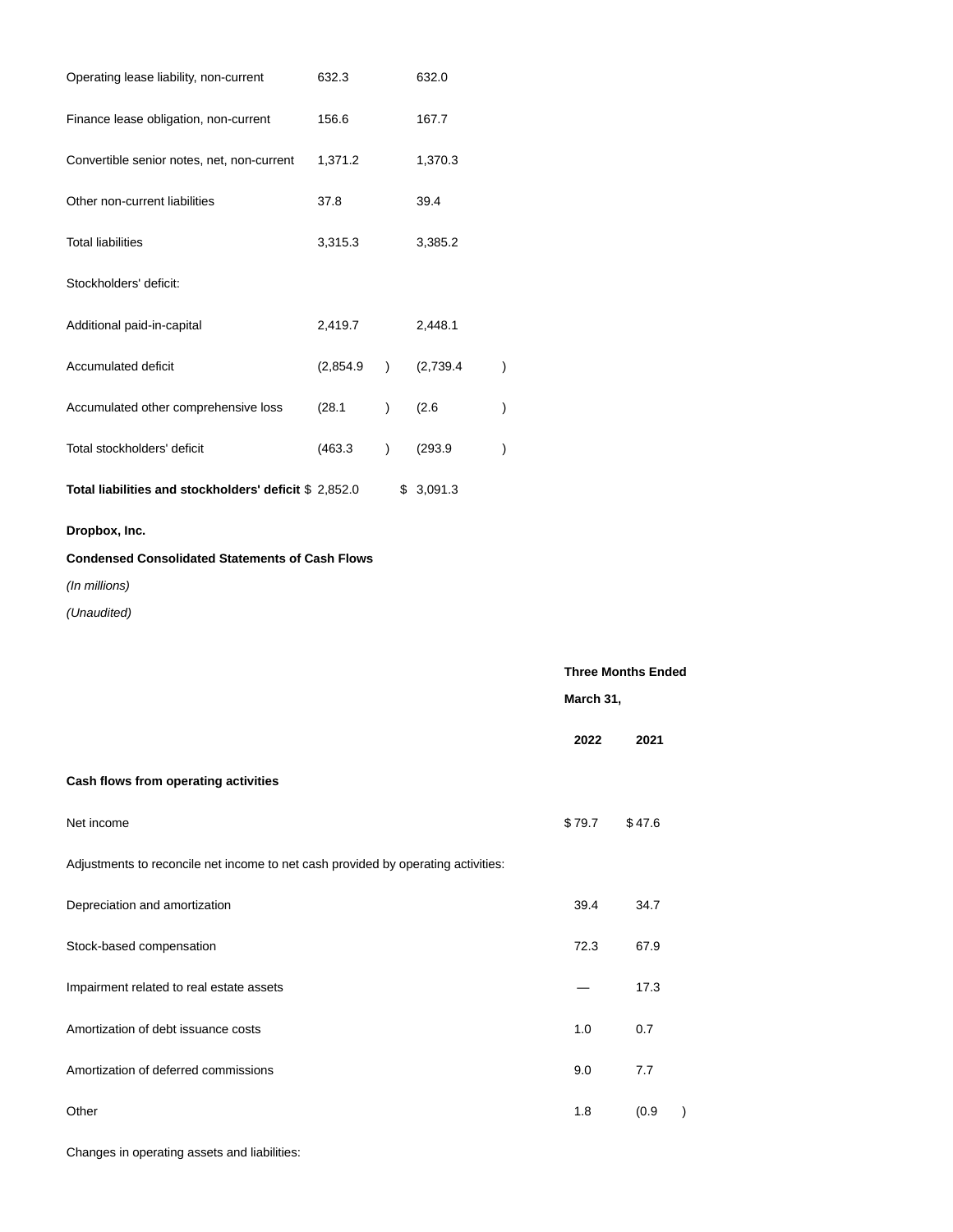| Trade and other receivables, net                                                           | 4.8     |           | (7.1)   | $\lambda$     |
|--------------------------------------------------------------------------------------------|---------|-----------|---------|---------------|
| Prepaid expenses and other current assets                                                  | (9.7)   | $\lambda$ | (12.3)  | $\rightarrow$ |
| Other assets                                                                               | 26.1    |           | 17.9    |               |
| Accounts payable                                                                           | (1.0)   | $\lambda$ | 10.1    |               |
| Accrued and other current liabilities                                                      | 19.1    |           | 6.3     |               |
| Accrued compensation and benefits                                                          | (94.5)  |           | (70.6)  | $\lambda$     |
| Deferred revenue                                                                           | 19.5    |           | 28.9    |               |
| Other non-current liabilities                                                              | (27.0)  |           | (34.1)  | $\lambda$     |
| Tenant improvement allowance reimbursement                                                 | 0.9     |           | 1.6     |               |
| Net cash provided by operating activities                                                  | 141.4   |           | 115.7   |               |
| Cash flows from investing activities                                                       |         |           |         |               |
| Capital expenditures                                                                       | (10.7)  |           | (6.9)   | $\lambda$     |
| Business combinations, net of cash acquired                                                |         |           | (125.4) |               |
| Purchases of short-term investments                                                        | (81.6)  |           | (513.9) |               |
| Proceeds from sales of short-term investments                                              | 51.8    |           | 114.2   |               |
| Proceeds from maturities of short-term investments                                         | 137.5   |           | 129.9   |               |
| Other                                                                                      | 4.0     |           | 3.3     |               |
| Net cash provided by (used in) investing activities                                        | 101.0   |           | (398.8) |               |
| Cash flows from financing activities                                                       |         |           |         |               |
| Proceeds from issuance of convertible senior notes                                         |         |           | 1,389.1 |               |
| Purchase of convertible note hedge in connection with issuance of convertible senior notes |         |           | (265.3) |               |
| Proceeds from sale of warrants in connection with issuance of convertible senior notes     |         |           | 202.9   |               |
| Payments of debt issuance costs                                                            |         |           | (22.7)  | $\rightarrow$ |
| Payments for taxes related to net share settlement of restricted stock units and awards    | (36.7)  |           | (35.8)  | $\lambda$     |
| Proceeds from issuance of common stock, net of taxes withheld                              | 0.2     |           | 2.9     |               |
| Principal payments on finance lease obligations                                            | (32.4)  |           | (24.6)  | $\rightarrow$ |
| Common stock repurchases                                                                   | (259.9) |           | (431.9) |               |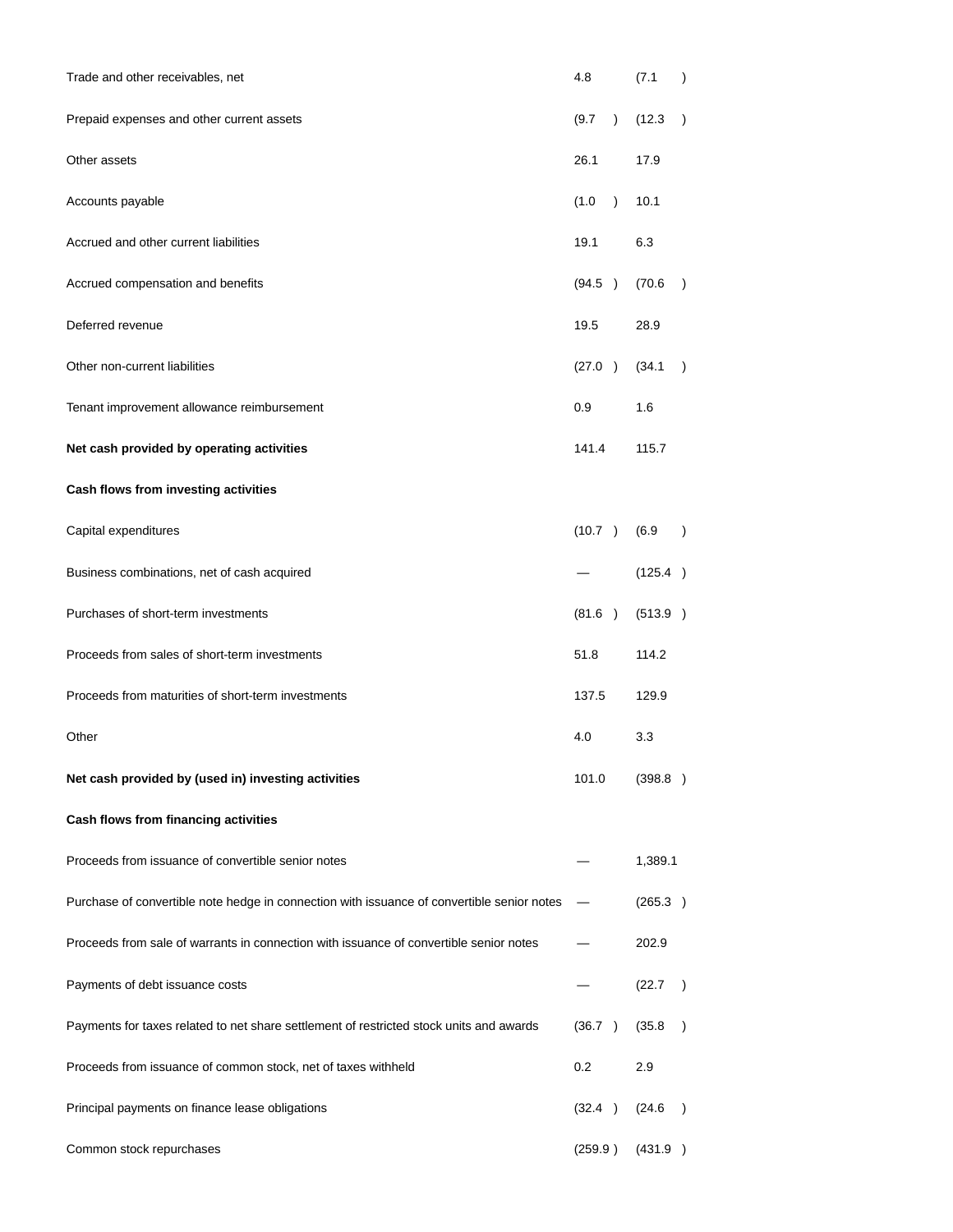| Net cash (used in) provided by financing activities          | (328.8)         | 814.6         |
|--------------------------------------------------------------|-----------------|---------------|
| Effect of exchange rate changes on cash and cash equivalents | $(1.1)$ $(0.9)$ | $\rightarrow$ |
| Change in cash and cash equivalents                          | (87.5           | 530.6         |
| Cash and cash equivalents - beginning of period              | 533.0           | 314.9         |
| Cash and cash equivalents - end of period                    | \$445.5         | \$845.5       |
|                                                              |                 |               |

## **Supplemental cash flow data:**

| Property and equipment acquired under finance leases | \$19.7 | \$24.0 |
|------------------------------------------------------|--------|--------|
|                                                      |        |        |

## **Dropbox, Inc.**

**Three Months Ended March 31, 2022**

## **Reconciliation of GAAP to Non-GAAP results**

(In millions, except for percentages, which may not foot due to rounding)

## (Unaudited)

|                                   | <b>GAAP</b> |   | <b>Stock-based</b><br>compensation |               | <b>Acquisition-</b><br>related and<br>other expenses |               | Intangibles<br>amortization |               | <b>Non-GAAP</b> |      |
|-----------------------------------|-------------|---|------------------------------------|---------------|------------------------------------------------------|---------------|-----------------------------|---------------|-----------------|------|
| Cost of revenue                   | \$112.9     |   | \$ (5.7)                           | $\mathcal{E}$ | \$                                                   |               | \$ (2.0)                    | $\lambda$     | \$105.2         |      |
| Cost of revenue margin            | 20.1 %      |   | (1.0)                              | $%$ )         |                                                      | %             | (0.4)                       | %             | 18.7            | %    |
| Gross profit                      | 449.5       |   | 5.7                                |               |                                                      |               | 2.0                         |               | 457.2           |      |
| Gross margin                      | 79.9 %      |   | 1.0                                | %             |                                                      | %             | 0.4                         | %             | 81.3            | %    |
| Research and development          | 210.8       |   | (50.5)                             | $\lambda$     | (3.2)                                                | $\lambda$     |                             |               | 157.1           |      |
| Research and development margin   | 37.5 %      |   | (9.0)                              | $%$ )         | (0.6)                                                | $%$ )         |                             | %             | 27.9            | %    |
| Sales and marketing               | 95.7        |   | (4.5)                              | $\mathcal{E}$ | (1.7)                                                | $\mathcal{E}$ | (1.5)                       | $\rightarrow$ | 88.0            |      |
| Sales and marketing margin        | 17.0 %      |   | (0.8)                              | $%$ )         | (0.3)                                                | %)            | (0.3)                       | $%$ )         | 15.6            | %    |
| General and administrative        | 53.5        |   | (11.6)                             | $\lambda$     | (0.1)                                                | $\mathcal{E}$ |                             |               | 41.8            |      |
| General and administrative margin | 9.5         | % | (2.1)                              | $%$ )         |                                                      | %             |                             | %             | 7.4             | $\%$ |
| Income from operations            | \$89.5      |   | \$72.3                             |               | \$<br>5.0                                            |               | \$3.5                       |               | \$170.3         |      |
| Operating margin                  | 15.9 %      |   | 12.9                               | %             | 0.9                                                  | %             | 0.6                         | %             | 30.3            | %    |

**Dropbox, Inc.**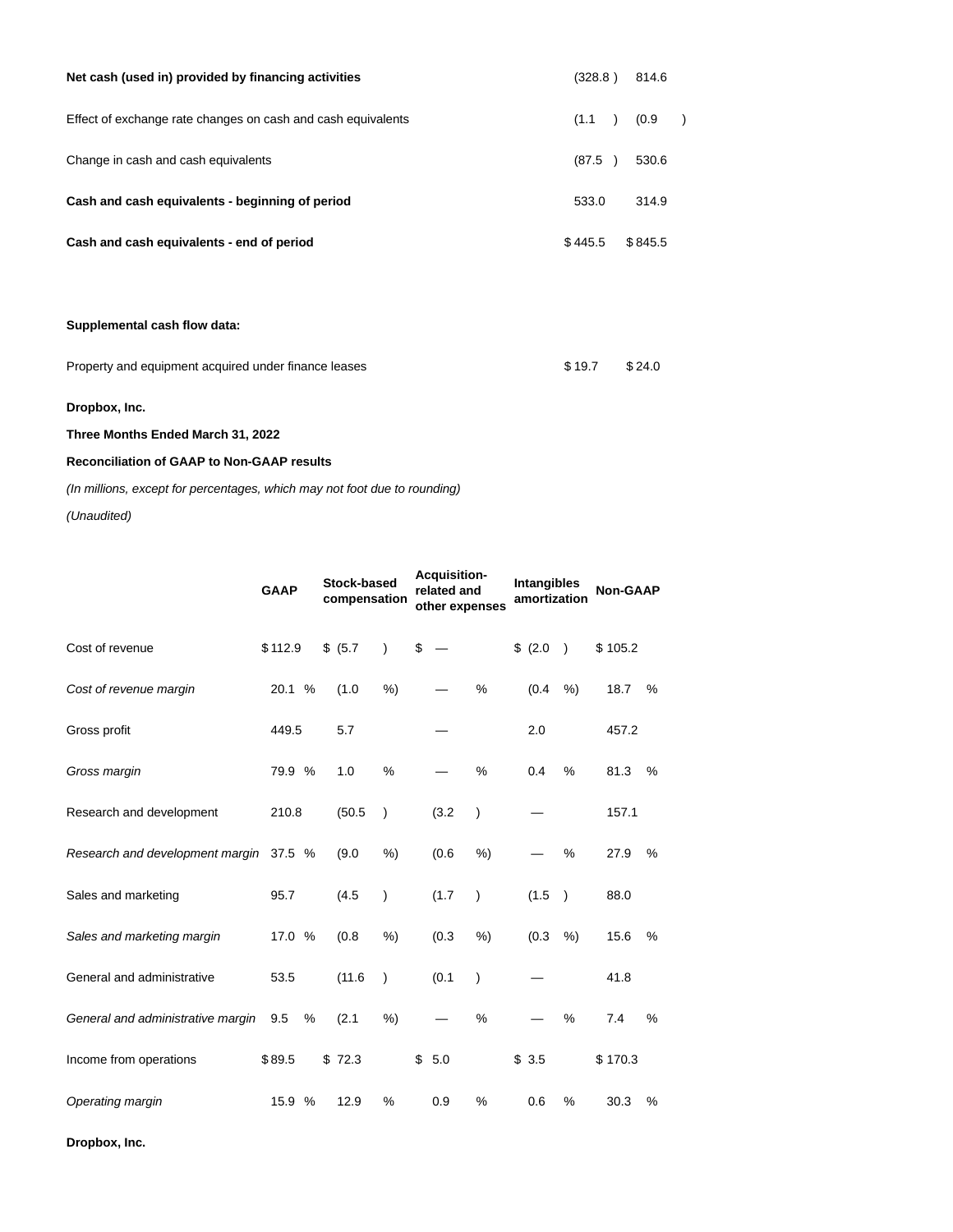#### **Three Months Ended March 31, 2021**

### **Reconciliation of GAAP to Non-GAAP results**

(In millions, except for percentages, which may not foot due to rounding)

### (Unaudited)

|                                                     | <b>GAAP</b> | Stock-based<br>compensation other |           | <b>Acquisition-</b><br>related and<br>expenses |               | Intangibles<br>amortization |       | Impairment<br>related to<br>real estate<br>assets <sup>(1)</sup> |      | Workforce<br>reduction<br>expense <sup>(2)</sup> |      | <b>Non-GAAP</b> |      |
|-----------------------------------------------------|-------------|-----------------------------------|-----------|------------------------------------------------|---------------|-----------------------------|-------|------------------------------------------------------------------|------|--------------------------------------------------|------|-----------------|------|
| Cost of revenue                                     | \$109.3     | \$ (5.4)                          | $\lambda$ | \$                                             |               | \$(1.0)<br>$\rightarrow$    |       | $s -$                                                            |      | \$ (1.6)                                         |      | \$101.3         |      |
| Cost of revenue margin                              | 21.4 %      | (1.1)                             | %)        |                                                | $\%$          | (0.2)                       | $%$ ) |                                                                  | %    | $(0.3 \, %)$                                     |      | 19.8            | %    |
| Gross profit                                        | 402.3       | 5.4                               |           |                                                |               | 1.0                         |       |                                                                  |      | 1.6                                              |      | 410.3           |      |
| Gross margin                                        | 78.6 %      | 1.1                               | %         |                                                | %             | 0.2                         | %     |                                                                  | %    | 0.3                                              | $\%$ | 80.2            | %    |
| Research and development                            | 181.2       | (43.5)                            | $\lambda$ | (4.3)                                          | $\rightarrow$ |                             |       |                                                                  |      | (2.6)                                            |      | 130.8           |      |
| Research and development margin                     | 35.4 %      | (8.5)                             | %)        | (0.8)                                          | $%$ )         |                             | %     |                                                                  | %    | $(0.5 \, \% )$                                   |      | 25.6            | %    |
| Sales and marketing                                 | 102.7       | (6.9)                             | $\lambda$ | (0.2)                                          |               | (1.4)<br>$\rightarrow$      |       |                                                                  |      | (6.3)                                            |      | 87.9            |      |
| Sales and marketing margin                          | 20.1 %      | (1.3)                             | $%$ )     |                                                | %             | (0.3)                       | $%$ ) |                                                                  | $\%$ | (1.2 %)                                          |      | 17.2            | %    |
| General and administrative                          | 58.6        | (12.1)                            | $\lambda$ | (1.2)                                          |               |                             |       |                                                                  |      | (2.3)                                            |      | 43.0            |      |
| General and administrative margin                   | 11.5 %      | (2.4)                             | %)        | $(0.2 \quad \%$                                |               |                             | %     |                                                                  | %    | (0.4 %)                                          |      | 8.4             | $\%$ |
| Impairment related to real estate assets            | 17.3        |                                   |           |                                                |               |                             |       | (17.3)                                                           |      |                                                  |      |                 |      |
| Impairment related to real estate assets margin 3.4 | %           |                                   | %         |                                                | $\%$          |                             | %     | (3.4)                                                            | %    |                                                  | $\%$ |                 | %    |
| Income from operations                              | \$42.5      | \$67.9                            |           | \$5.7                                          |               | \$2.4                       |       | \$17.3                                                           |      | \$12.8                                           |      | \$148.6         |      |
| Operating margin                                    | 8.3<br>%    | 13.3                              | %         | 1.1                                            | %             | 0.5                         | %     | 3.4                                                              | $\%$ | 2.5                                              | $\%$ | 29.1            | $\%$ |

(1) Includes impairment charges related to real estate assets as a result of our decision to shift to a Virtual First work model.

(2) Includes expenses related to workforce reduction such as severance, benefits, and other related items.

#### **Dropbox, Inc.**

**Three Months Ended March 31, 2022 and 2021**

**Reconciliation of GAAP net income to Non-GAAP net income and Non-GAAP diluted net income per share**

(In millions, except per share data)

(Unaudited)

**Three Months Ended March 31,**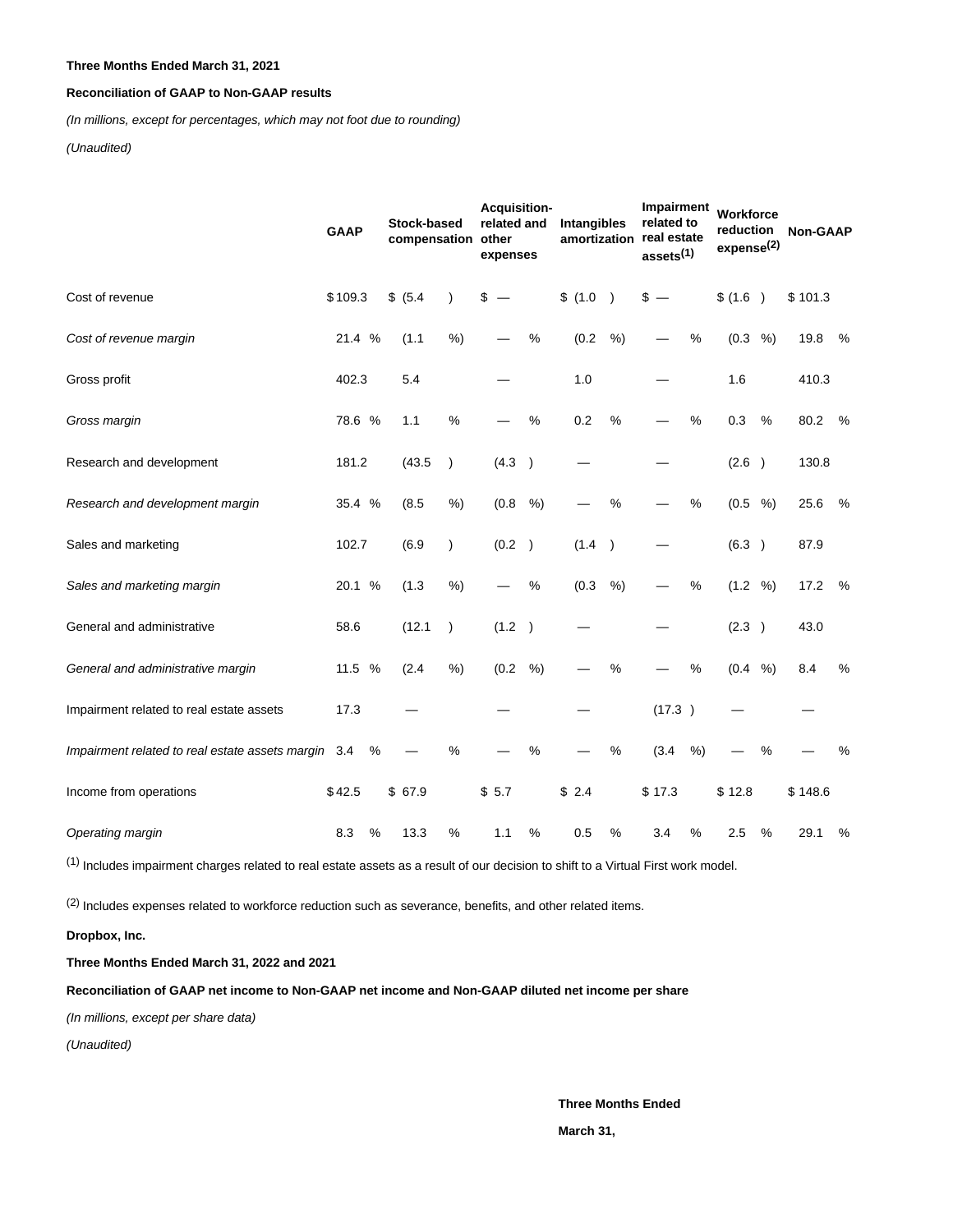|                                                                               | 2022    | 2021                    |
|-------------------------------------------------------------------------------|---------|-------------------------|
| GAAP net income                                                               | \$79.7  | \$47.6                  |
| Stock-based compensation                                                      | 72.3    | 67.9                    |
| Acquisition-related and other expenses                                        | 5.0     | 5.7                     |
| Amortization of acquired intangible assets                                    | 3.5     | 2.4                     |
| Impairment related to real estate assets                                      |         | 17.3                    |
| Workforce reduction expense                                                   |         | 12.8                    |
| Income tax effects of non-GAAP adjustments                                    | (19.0)  | (11.9)<br>$\mathcal{E}$ |
| Non-GAAP net income                                                           | \$141.5 | \$141.8                 |
| Non-GAAP diluted net income per share                                         | \$0.38  | \$0.35                  |
| Weighted-average shares used to compute Non-GAAP diluted net income per share | 372.9   | 405.4                   |
| Dropbox, Inc.                                                                 |         |                         |
| Three Months Ended March 31, 2022 and 2021                                    |         |                         |
| Reconciliation of free cash flow and supplemental cash flow disclosure        |         |                         |
| (In millions, except for percentages)                                         |         |                         |
| (Unaudited)                                                                   |         |                         |
|                                                                               |         |                         |
| <b>Three Months Ended</b>                                                     |         |                         |
| March 31,                                                                     |         |                         |

|                                                                               | 2022    | 2021             |  |
|-------------------------------------------------------------------------------|---------|------------------|--|
| Free cash flow reconciliation:                                                |         |                  |  |
| Net cash provided by operating activities                                     | \$141.4 | \$115.7          |  |
| Less:                                                                         |         |                  |  |
| Capital expenditures                                                          |         | $(10.7)$ $(6.9)$ |  |
| Free cash flow                                                                | \$130.7 | \$108.8          |  |
| Free cash flow margin                                                         |         | 23.2 % 21.3 %    |  |
| <b>Supplemental disclosures:</b>                                              |         |                  |  |
| Key employee holdback payments related to acquisitions <sup>(1)</sup> $$14.3$ |         | \$4.0            |  |

Payments related to workforce reduction<sup>(2)</sup>  $\qquad$   $\qquad$   $\qquad$  \$ 12.4